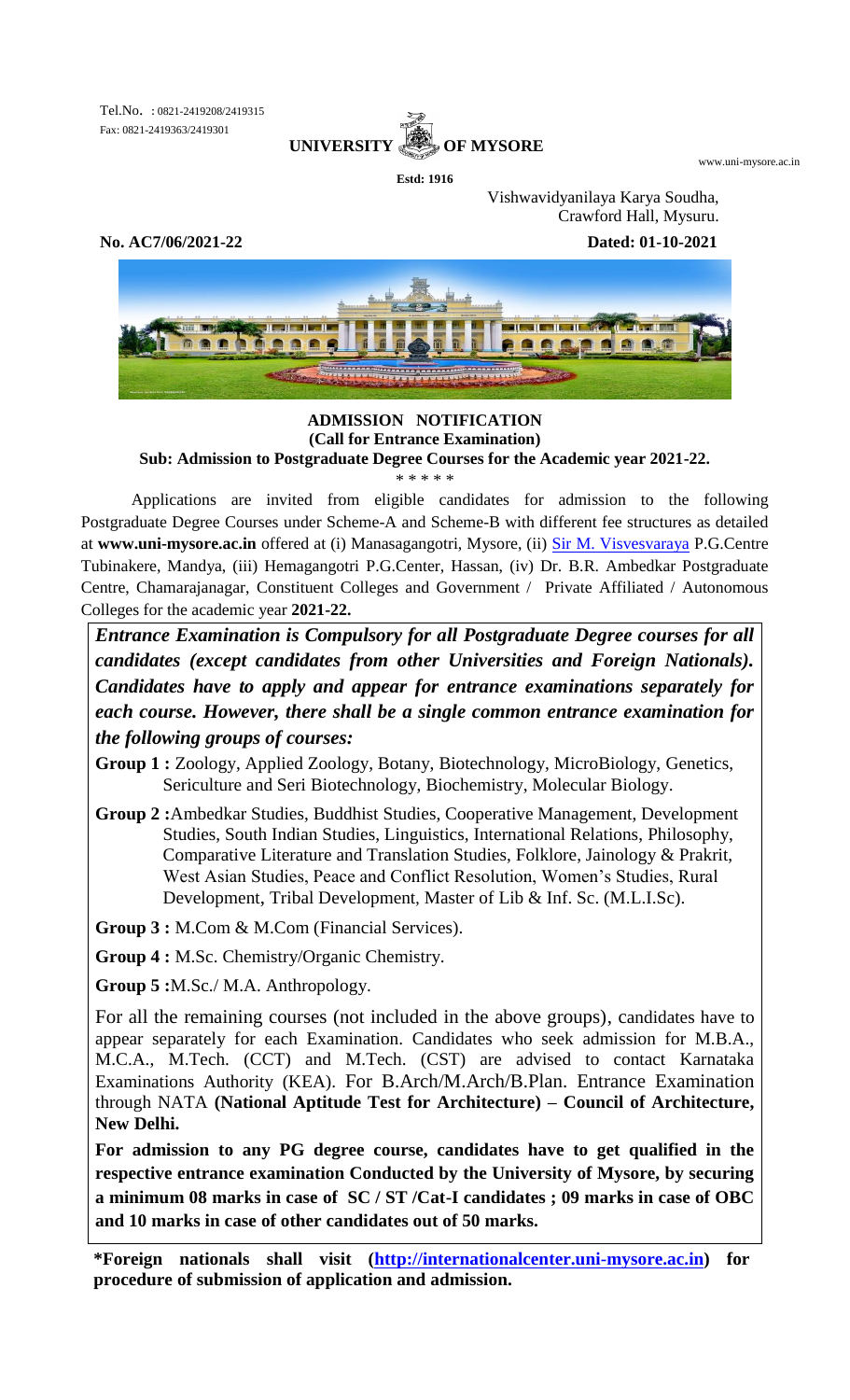#### **GENERAL INSTRUCTIONS**

- 1. Candidates who have appeared for the final semester examination of the qualifying degree can also appear for entrance examinations without waiting for their results. Original marks cards shall be submitted at the time of admissions (if they are selected).
- 2. Filing an application for entrance examination and later for admission shall be **ONLINE ONLY**. Online portal will be opened from **04-10-2021** Last date for filing the application for entrance examination is **16-10-2021**.
- 3. The payment of fees shall be **ONLINE only**.
- 4. Candidates (irrespective of category) have to pay separately **Rs. 600/-** for entrance examination for each course and **Rs. 800/-** for Group Subjects.
- **5.** Admission shall be made on the basis of the merit list prepared by taking into consideration 50% of the aggregate marks obtained in the relevant subjects in the qualifying degree examination and 50% of marks obtained in the entrance examination.
- 6. Details on eligibility criteria, fee structure and admission to certificate / diploma / PG diploma courses and also procedure to apply for admission after entrance examination are available at **[www.uni-mysore.ac.in](http://www.uni-mysore.ac.in/)**
- 7. Candidates who will be admitted to PG Diploma / Diploma / Certificate courses etc. are not eligible for any scholarships / hostelships and re-imbursements Fee, if any.
- 8. Applications without valid certificates and incomplete information will not be considered, and are liable to be rejected.
- 9. Admissions will be made as per the Government Orders issued from time to time relating to reservation of seats. Allotment of seats to Other Universities (OU) candidates is as per the existing rules of the Government of Karnataka.

### **Sd/- Registrar**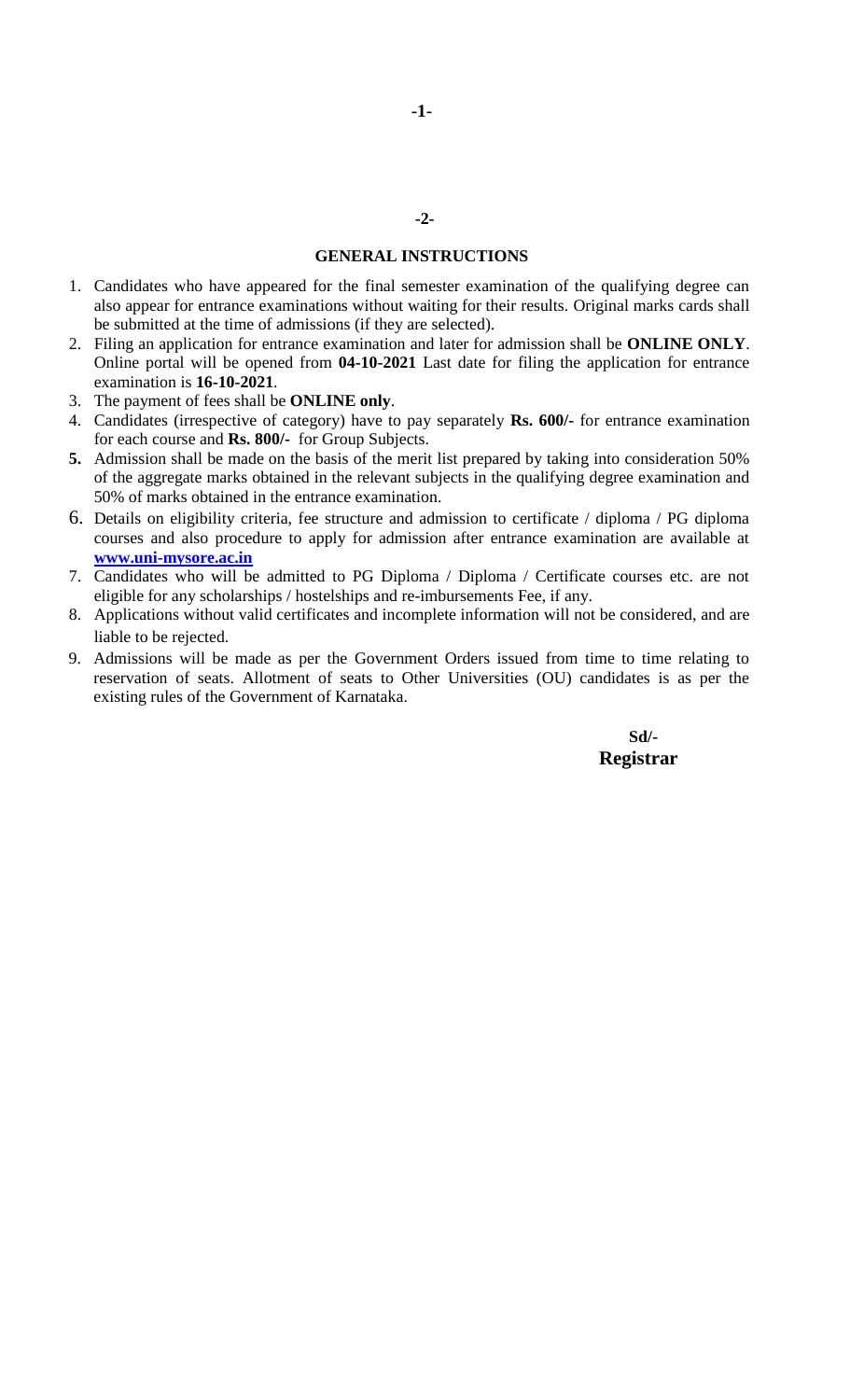ಫ್ಯಾಕ್ಸ್: 0821-2419208/2419315 ದೂರವಾಣಿ-0821-2419208/2419450



www.uni-mysore.ac.in

ಸಂಖ್ಯೆ: ಎಸಿ7/06/2021-22

ವಿಶ್ವವಿದ್ಯಾನಿಲಯ ಕಾರ್ಯಸೌಧ, ಕ್ರಾಫರ್ಡ್ ಭವನ, ಮೈಸೂರು–570005

ದಿನಾಂಕ:: 01-10-2021



### ಪ್ರವೇಶಾತಿ ಅಧಿಸೂಚನೆ (ಪ್ರವೇಶ ಪರೀಕ್ಷೆಗಾಗಿ ಆಹ್ವಾನ)

ವಿಷಯ: 2021–22ನೇ ಶೈಕ್ಷಣಿಕ ಸಾಲಿನ ಸ್ನಾತಕೋತ್ತರ ಪದವಿ ಕೋರ್ಸುಗಳ ಪ್ರವೇಶಾತಿ ಬಗೆಗೆ.

2021–22ನೇ ಶೈಕ್ಷಣಿಕ ಸಾಲಿನಲ್ಲಿ ಅರ್ಹ ವಿದ್ಯಾರ್ಥಿಗಳಿಗೆ ಮೈಸೂರು ವಿಶ್ವವಿದ್ಯಾನಿಲಯದ ವಿವಿಧ ಅಧ್ಯಯನ ವಿಭಾಗಗಳು/ ಸ್ನಾತಕೋತ್ತರ ಕೇಂದ್ರಗಳು/ಘಟಕ ಕಾಲೇಜುಗಳು/ಸಂಯೋಜಿತ ಕಾಲೇಜುಗಳಲ್ಲಿ ನಡೆಸುವ ಈ ಕೆಳಗಿನ ಸ್ನಾತಕೋತ್ತರ ಕೋರ್ಸುಗಳಿಗೆ ಪ್ರವೇಶಾತಿಗಾಗಿ ಅರ್ಜಿಗಳನ್ನು ಆಹ್ವಾನಿಸಲಾಗಿದೆ.

ಪ್ರವೇಶಾತಿ ಪರೀಕ್ಷೆಯು ಎಲ್ಲಾ ಸ್ನಾತಕೋತ್ತರ ಪದವಿ ಕೋರ್ಸುಗಳಿಗೆ (ಇತರೆ ವಿಶ್ವವಿದ್ಯಾನಿಲಯ ಹಾಗೂ ವಿದೇಶಿ ವಿದ್ಯಾರ್ಥಿಗಳನ್ನು ಹೊರತುಪಡಿಸಿ) ಕಡ್ಡಾಯವಾಗಿರುತ್ತದೆ. ಪ್ರತಿ ಕೋರ್ಸಿಗೂ ಅಭ್ಯರ್ಥಿಯು ಪ್ರತ್ಯೇಕವಾಗಿ ಅರ್ಜಿಯನ್ನು ಸಲ್ಲಿಸಿ ಪರೀಕ್ಷೆಗೆ ಹಾಜರಾಗಬೇಕು. ಈ ಕೆಳಗಿನ ಕೋರ್ಸುಗಳ ಗುಂಪುಗಳಿಗೆ ಒಂದೇ ಸಾಮಾನ್ಯ ಪ್ರವೇಶ ಪರೀಕ್ಷೆಯಿರುತ್ತದೆ.

<mark>ಗುಂಮ 1:</mark> ಪ್ರಾಣಿಶಾಸ್ತ್ರ, ಅನ್ವಯಿಕ ಪ್ರಾಣಿಶಾಸ್ತ್ರ, ಸಸ್ಯಶಾಸ್ತ್ರ, ಜೈವಿಕ ತಂತ್ರಜ್ಞಾನ, ಸೂಕ್ಷ್ಮಜೀವಶಾಸ್ತ್ರ, ತಳಿಶಾಸ್ತ್ರ, ರೇಷ್ಮೆಕೃಷಿ ಮತ್ತು ರೇಷ್ಮೆ ಜೈವಿಕ ತಂತ್ರಜ್ಞಾನ, ಜೀವರಸಾಯನಶಾಸ್ತ್ರ ಅಣು ಜೀವಶಾಸ್ತ್ರ

**ಗುಂಮ 2:** ಅಂಬೇಡ್ಕರ್ ಅಧ್ಯಯನ, ಬುದ್ಧ ಅಧ್ಯಯನ, ಸಹಕಾರ ನಿರ್ವಹಣೆ, ಅಭಿವೃದ್ಧಿ ಅಧ್ಯಯನ, ದಕ್ಷಿಣ ಭಾರತೀಯ ಅಧ್ಯಯನ, ಭಾಷಾವಿಜ್ಞಾನ, ಅಂತರಾಷ್ಟ್ರೀಯ ಸಂಬಂಧಗಳು, ತತ್ವ ಶಾಸ್ತ್ರ, ತೌಲನಿಕ ಸಾಹಿತ್ಯ ಮತ್ತು ಭಾಷಾಂತರ ಅಧ್ಯಯನ, ಜಾನಪದ, ಜೈನಶಾಸ್ತ್ರ ಮತ್ತು ಪ್ರಾಕೃತ, ಪಾಶ್ಚಿಮಾತ್ಯ ಏಷಿಯಾದ ಅಧ್ಯಯನ, ಶಾಂತಿ ಮತ್ತು ಘರ್ಷಣೆಯ ನಿರ್ಣಯ, ಮಹಿಳಾ ಅಧ್ಯಯನ, ಗ್ರಾಮೀಣ ಅಭಿವೃದ್ಧಿ, ಬುಡಕಟ್ಟು ಅಭಿವೃದ್ಧಿ, ಗ್ರಂಥಾಲಯ ಮತ್ತು ಮಾಹಿತಿ ವಿಜ್ಞಾನ, (M.L.I.Sc)

ಗುಂಪು 3: ಎಂ.ಕಾಂ. ಎಂ.ಕಾಂ(ಹಣಕಾಸು ಸೇವೆ)

ಗುಂಪು 4: ಎಂ.ಎಸ್ಸಿ, ರಸಾಯನಶಾಸ್ತ್ರ/ಸಾವಯವ ರಸಾಯನಶಾಸ್ತ್ರ

ಗುಂಪು 5: ಎಂ.ಎಸ್ಸಿ, /ಎಂ.ಎ. ಮಾನವಶಾಸ್ತ್ರ

ಮೇಲಿನ ಗುಂಪಿನಲ್ಲಿ ಸೇರ್ಪಡೆಯಾಗದಿರುವ ಕೋರ್ಸುಗಳಿಗೆ ವಿದ್ಯಾರ್ಥಿಗಳು ಪ್ರತ್ಯೇಕ ಪ್ರವೇಶ ಪರೀಕ್ಷೆಗಳಿಗೆ ಹಾಜರಾಗಬೇಕು. ಎಂ.ಬಿ.ಎ., ಎಂ.ಸಿ.ಎ ಎಂ.ಟೆಕ್.(CCT) ಮತ್ತು ಎಂ.ಟೆಕ್.(CST) ಕೋರ್ಸುಗಳಿಗೆ ಪ್ರವೇಶಾತಿ ಬಯಸುವ ವಿದ್ಯಾರ್ಥಿಗಳು ಕರ್ನಾಟಕ ಪರೀಕ್ಷಾ ಪ್ರಾಧಿಕಾರವನ್ನು ಸಂಪರ್ಕಿಸಲು ಸೂಚಿಸಿದೆ. B.Arch, B.Plan ಹಾಗೂ M.Arch. ಕೋರ್ಸುಗಳಿಗೆ NATA (National Aptitude Test for Architecture)-Council of Architecture, New Delhi, ಮೂಲಕ ಪ್ರವೇಶ ಪರೀಕ್ಷೆ ತೆಗೆದುಕೊಳ್ಳುವುದು.

ಯಾವುದೇ ಪಿ.ಜಿ. ಪದವಿ ಕೋರ್ಸುಗಳ ಪ್ರವೇಶಕ್ಕೆ ಮೈಸೂರು ವಿಶ್ವವಿದ್ಯಾನಿಲಯದಿಂದ ನಡೆಸುವ ಸಂಬಂಧಿಸಿದ ಪ್ರವೇಶ ಪರೀಕ್ಷೆಗಳಲ್ಲಿ ವಿದ್ಯಾರ್ಥಿಗಳು 50 ಅಂಕಗಳಿಗೆ ಕನಿಷ್ಠ 10 ಅಂಕಗಳು (ಎಸ್ಸ್/ಎಸ್ಟಿ/ವರ್ಗ–1 ಆಗಿದ್ದಲ್ಲಿ ಕನಿಷ್ಠ 08 ಅಂಕಗಳು; ಒಬಿಸಿ ಆಗಿದ್ದಲ್ಲಿ ಕನಿಷ್ಠ 09 ಅಂಕಗಳು) ಪಡೆದವರು ಮಾತ್ರ ಪ್ರವೇಶಾತಿಗೆ ಅರ್ಹರಾಗಿರುತ್ತಾರೆ.